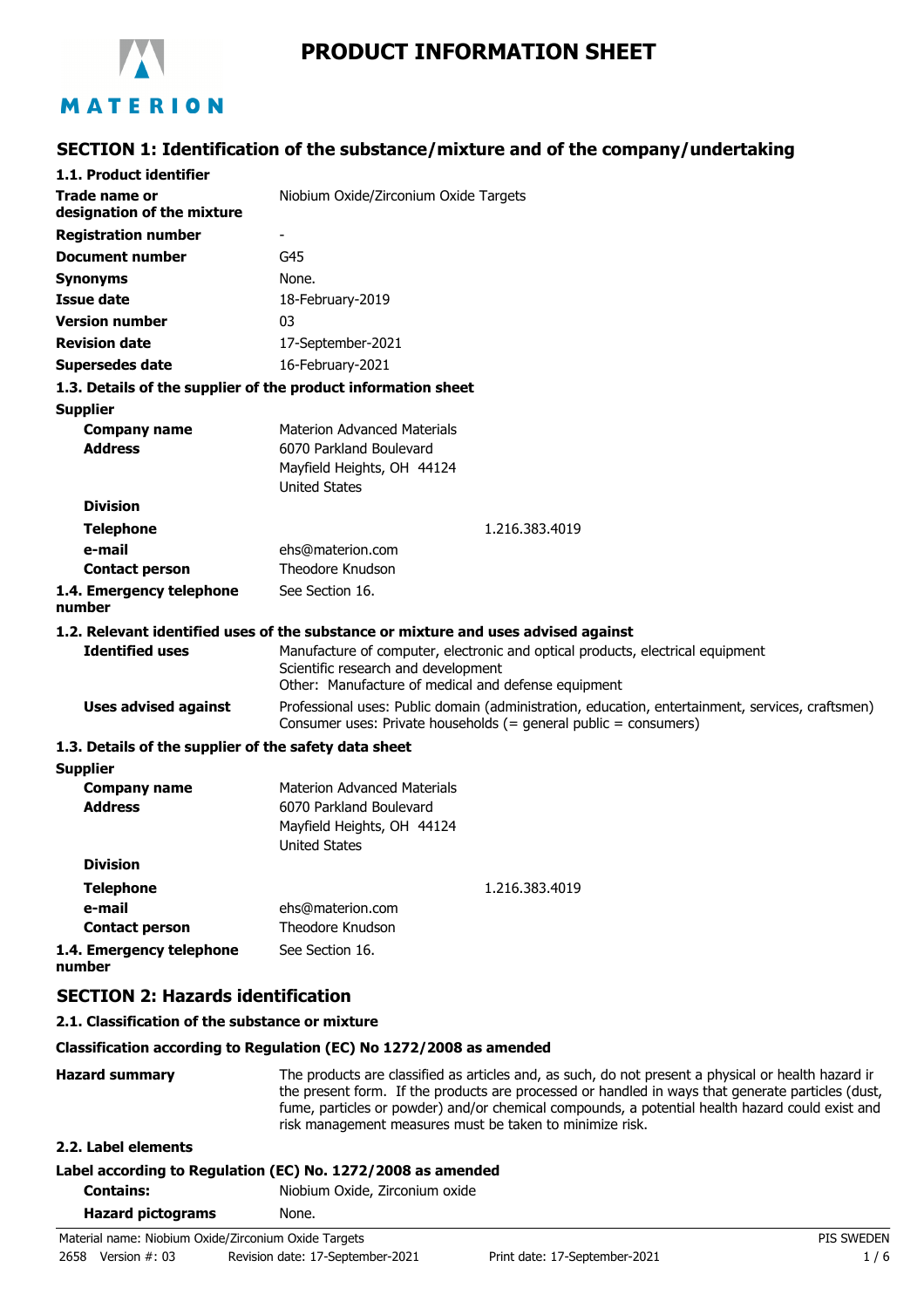| Signal word                       | None.                                                                                                                                                                                                                                                                 |
|-----------------------------------|-----------------------------------------------------------------------------------------------------------------------------------------------------------------------------------------------------------------------------------------------------------------------|
| <b>Hazard statements</b>          | The material as sold in solid form is generally not considered hazardous. However, if the process<br>involves grinding, melting, cutting or any other process that causes a release of dust or fumes,<br>hazardous levels of airborne particulate could be generated. |
| <b>Precautionary statements</b>   |                                                                                                                                                                                                                                                                       |
| <b>Prevention</b>                 | Observe good industrial hygiene practices.                                                                                                                                                                                                                            |
| <b>Response</b>                   | Wash hands after handling.                                                                                                                                                                                                                                            |
| <b>Storage</b>                    | Store away from incompatible materials.                                                                                                                                                                                                                               |
| <b>Disposal</b>                   |                                                                                                                                                                                                                                                                       |
| P501                              | Dispose of contents/container in accordance with local/regional/national/international regulations.                                                                                                                                                                   |
| Supplemental label<br>information | For further information, please contact the Product Stewardship Department at +1.216.383.4019.                                                                                                                                                                        |
| 2.3. Other hazards                | None known.                                                                                                                                                                                                                                                           |

## **SECTION 3: Composition/information on ingredients**

### **3.2. Mixtures**

## **General information**

| <b>Chemical name</b> |                          | $\frac{0}{0}$ | No.                     | CAS-No. / EC REACH Registration No. Index No. |                          | <b>Notes</b> |
|----------------------|--------------------------|---------------|-------------------------|-----------------------------------------------|--------------------------|--------------|
| Niobium Oxide        |                          | 50            | 12034-57-0<br>234-808-1 | $\overline{\phantom{a}}$                      | $\overline{\phantom{0}}$ |              |
|                      | <b>Classification: -</b> |               |                         |                                               |                          |              |
| Zirconium oxide      |                          | 50            | 1314-23-4<br>215-227-2  | $\overline{\phantom{a}}$                      | -                        |              |
|                      | <b>Classification: -</b> |               |                         |                                               |                          |              |

# **SECTION 4: First aid measures**

**General information**

Ensure that medical personnel are aware of the material(s) involved, and take precautions to protect themselves.

### **4.1. Description of first aid measures**

| <b>Inhalation</b>                                                                        | Call a physician if symptoms develop or persist.           |
|------------------------------------------------------------------------------------------|------------------------------------------------------------|
| <b>Skin contact</b>                                                                      | Get medical attention if irritation develops and persists. |
| Eye contact                                                                              | Get medical attention if irritation develops and persists. |
| <b>Ingestion</b>                                                                         | Get medical advice/attention if you feel unwell.           |
| 4.2. Most important<br>symptoms and effects, both<br>acute and delayed                   | None known.                                                |
| 4.3. Indication of any<br>immediate medical attention<br>and special treatment<br>needed | Treat symptomatically.                                     |

# **SECTION 5: Firefighting measures**

| <b>General fire hazards</b>                                                                | No unusual fire or explosion hazards noted.                                                |
|--------------------------------------------------------------------------------------------|--------------------------------------------------------------------------------------------|
| 5.1. Extinguishing media<br>Suitable extinguishing<br>media                                | Powder. Dry sand. Use methods for the surrounding fire.                                    |
| Unsuitable extinguishing<br>media                                                          | None known.                                                                                |
| 5.2. Special hazards arising<br>from the substance or<br>mixture                           | This product is not flammable.                                                             |
| 5.3. Advice for firefighters<br><b>Special protective</b><br>equipment for<br>firefighters | Wear suitable protective equipment.                                                        |
| <b>Special firefighting</b><br>procedures                                                  | Use water spray to cool unopened containers.                                               |
| <b>Specific methods</b>                                                                    | Use standard firefighting procedures and consider the hazards of other involved materials. |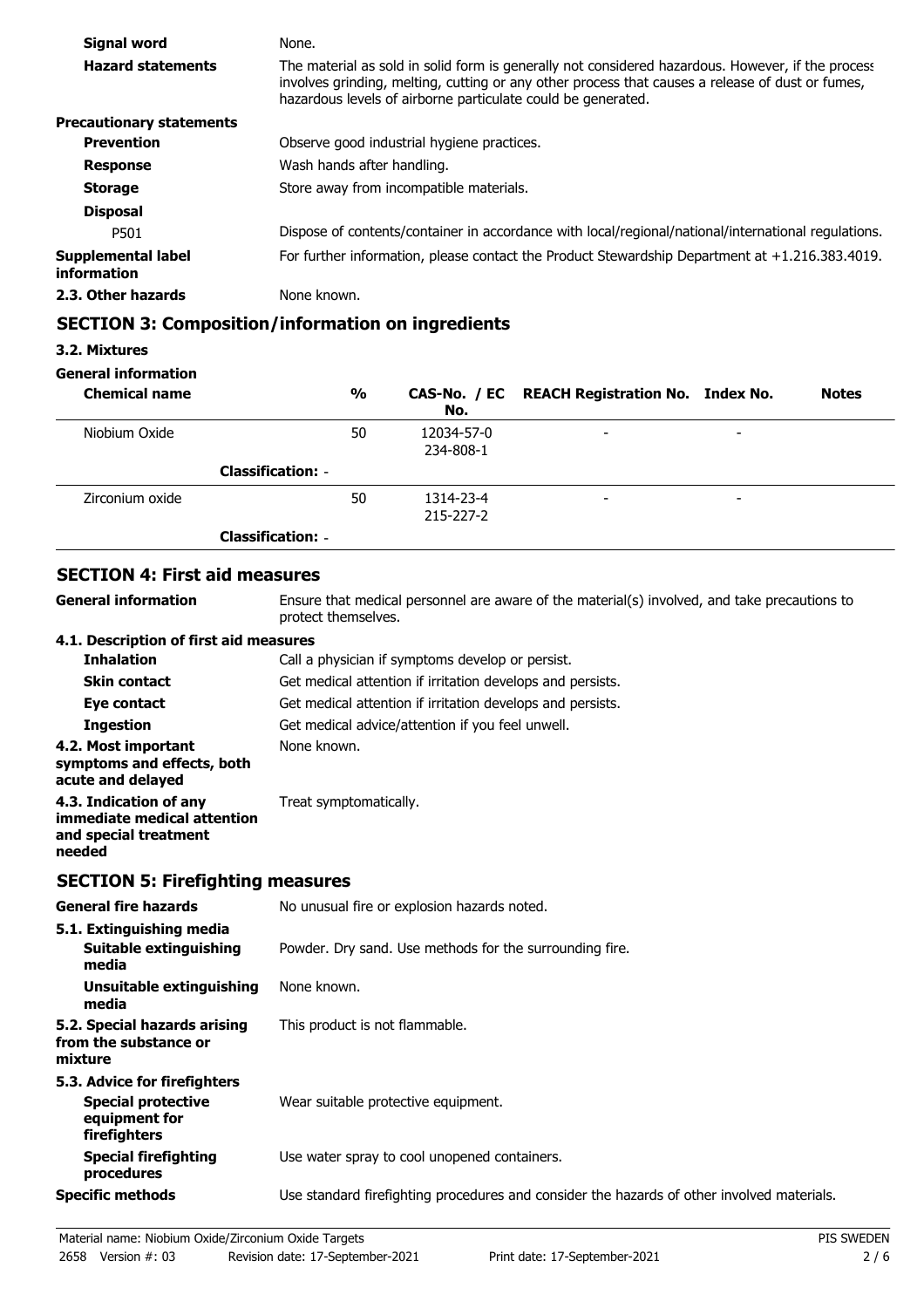## **SECTION 6: Accidental release measures**

|                                                              | 6.1. Personal precautions, protective equipment and emergency procedures            |
|--------------------------------------------------------------|-------------------------------------------------------------------------------------|
| For non-emergency<br>personnel                               | Keep unnecessary personnel away. For personal protection, see section 8 of the PIS. |
| For emergency<br>responders                                  | Use personal protection recommended in Section 8 of the PIS.                        |
| 6.2. Environmental<br>precautions                            | Collect spillage.                                                                   |
| 6.3. Methods and material for<br>containment and cleaning up | Collect spillage. For waste disposal, see section 13 of the PIS.                    |
| 6.4. Reference to other<br>sections                          | Not available.                                                                      |

# **SECTION 7: Handling and storage**

| 7.1. Precautions for safe<br>handling                                   | Wash thoroughly after handling. Observe good industrial hygiene practices. |
|-------------------------------------------------------------------------|----------------------------------------------------------------------------|
| 7.2. Conditions for safe<br>storage, including any<br>incompatibilities | Store away from incompatible materials (see Section 10 of the PIS).        |
| 7.3. Specific end use(s)                                                | Not available.                                                             |

## **SECTION 8: Exposure controls/personal protection**

| 8.1. Control parameters                              |                                                                                                                                                                                                                                                                                                                                                                                                        |
|------------------------------------------------------|--------------------------------------------------------------------------------------------------------------------------------------------------------------------------------------------------------------------------------------------------------------------------------------------------------------------------------------------------------------------------------------------------------|
| <b>Occupational exposure limits</b>                  | No exposure limits noted for ingredient(s).                                                                                                                                                                                                                                                                                                                                                            |
| <b>Biological limit values</b>                       | No biological exposure limits noted for the ingredient(s).                                                                                                                                                                                                                                                                                                                                             |
| <b>Recommended monitoring</b><br>procedures          | Follow standard monitoring procedures.                                                                                                                                                                                                                                                                                                                                                                 |
| Derived no effect levels<br>(DNELs)                  | Not available.                                                                                                                                                                                                                                                                                                                                                                                         |
| <b>Predicted no effect</b><br>concentrations (PNECs) | Not available.                                                                                                                                                                                                                                                                                                                                                                                         |
| <b>Exposure guidelines</b>                           | This material does not have established exposure limits.                                                                                                                                                                                                                                                                                                                                               |
| 8.2. Exposure controls                               |                                                                                                                                                                                                                                                                                                                                                                                                        |
| <b>Appropriate engineering</b><br>controls           | Good general ventilation (typically 10 air changes per hour) should be used. Ventilation rates should<br>be matched to conditions. If applicable, use process enclosures, local exhaust ventilation, or other<br>engineering controls to maintain airborne levels below recommended exposure limits. If exposure<br>limits have not been established, maintain airborne levels to an acceptable level. |
|                                                      | Individual protection measures, such as personal protective equipment                                                                                                                                                                                                                                                                                                                                  |
| <b>General information</b>                           | As a standard hygiene practice, wash hands before eating or smoking.                                                                                                                                                                                                                                                                                                                                   |
| Eye/face protection                                  | Wear safety glasses with side shields (or goggles).                                                                                                                                                                                                                                                                                                                                                    |
| <b>Skin protection</b>                               |                                                                                                                                                                                                                                                                                                                                                                                                        |
| - Hand protection                                    | Wear gloves to prevent metal cuts and skin abrasions during handling.                                                                                                                                                                                                                                                                                                                                  |
| - Other                                              | Use personal protective equipment as required.                                                                                                                                                                                                                                                                                                                                                         |
| <b>Respiratory protection</b>                        | In case of insufficient ventilation, wear suitable respiratory equipment.                                                                                                                                                                                                                                                                                                                              |
| <b>Thermal hazards</b>                               | Wear appropriate thermal protective clothing, when necessary.                                                                                                                                                                                                                                                                                                                                          |
| <b>Hygiene measures</b>                              | Always observe good personal hygiene measures, such as washing after handling the material and<br>before eating, drinking, and/or smoking. Routinely wash work clothing and protective equipment to<br>remove contaminants.                                                                                                                                                                            |
| <b>Environmental exposure</b><br>controls            | Environmental manager must be informed of all major releases.                                                                                                                                                                                                                                                                                                                                          |

# **SECTION 9: Physical and chemical properties**

## **9.1. Information on basic physical and chemical properties**

| Solid.  |
|---------|
| Solid.  |
| Silver. |
| None.   |
|         |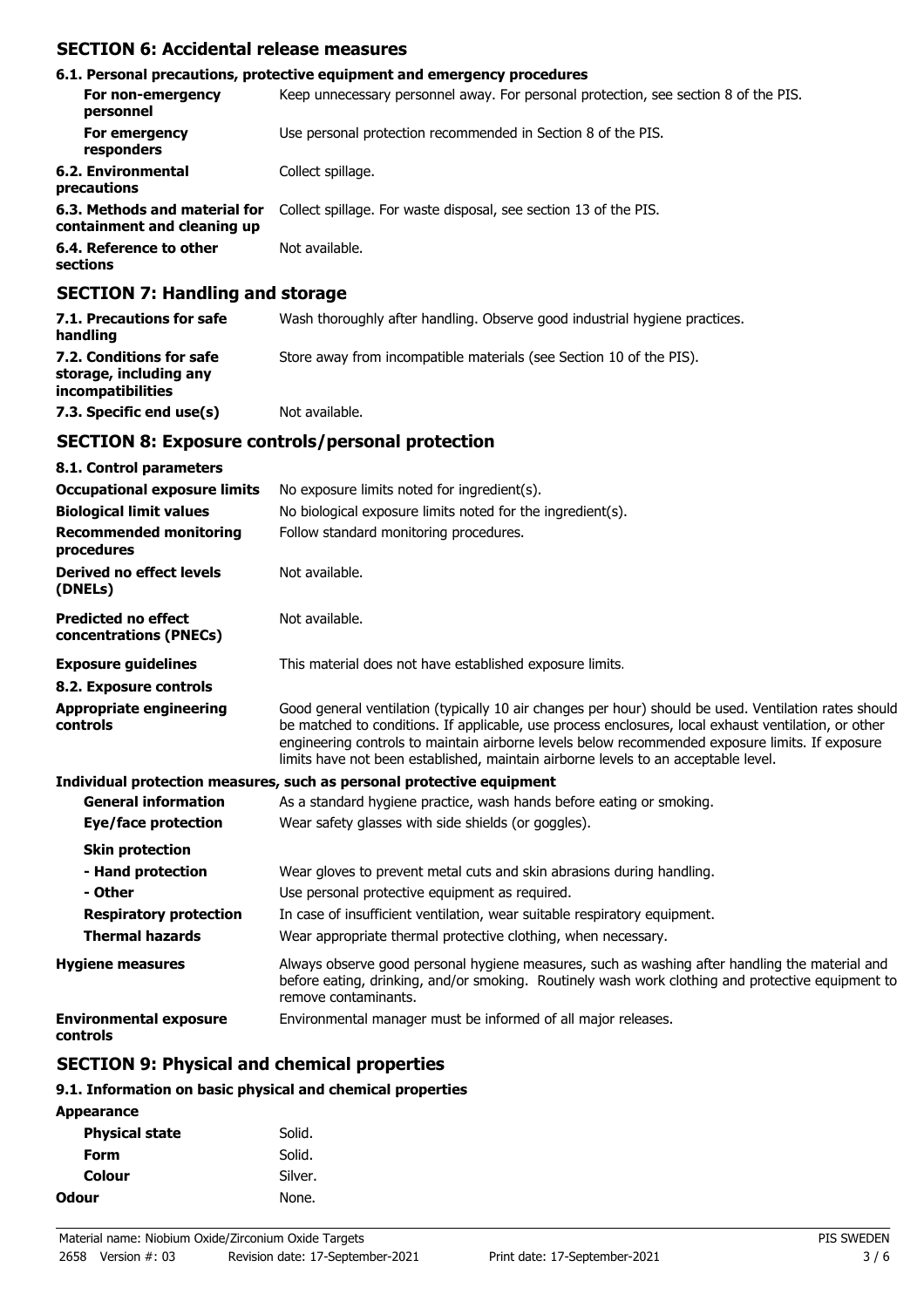| <b>Odour threshold</b>                            | Not applicable.                                             |
|---------------------------------------------------|-------------------------------------------------------------|
| рH                                                | Not applicable.                                             |
| Melting point/freezing point                      | 2200 - 2400 °C (3992 - 4352 °F) estimated / Not applicable. |
| Initial boiling point and<br>boiling range        | Not applicable.                                             |
| <b>Flash point</b>                                | Not applicable.                                             |
| <b>Evaporation rate</b>                           | Not applicable.                                             |
| Flammability (solid, gas)                         | None known.                                                 |
| <b>Vapour pressure</b>                            | Not applicable.                                             |
| <b>Vapour density</b>                             | Not applicable.                                             |
| <b>Relative density</b>                           | Not applicable.                                             |
| Solubility(ies)                                   |                                                             |
| Solubility (water)                                | Insoluble.                                                  |
| <b>Partition coefficient</b><br>(n-octanol/water) | Not applicable.<br>Not applicable.                          |
| <b>Auto-ignition temperature</b>                  | Not applicable.                                             |
| <b>Decomposition temperature</b>                  | Not applicable.                                             |
| <b>Viscosity</b>                                  | Not applicable.                                             |
| <b>Explosive properties</b>                       | Not explosive.                                              |
| <b>Oxidising properties</b>                       | Not oxidising.                                              |
| 9.2. Other information                            |                                                             |
| <b>Density</b>                                    | 8,10 - 8,40 g/cm3                                           |
| SPATTAN JA, AL, L'III, , J. ,                     |                                                             |

## **SECTION 10: Stability and reactivity**

| 10.1. Reactivity                            | The product is stable and non-reactive under normal conditions of use, storage and transport. |
|---------------------------------------------|-----------------------------------------------------------------------------------------------|
| 10.2. Chemical stability                    | Material is stable under normal conditions.                                                   |
| 10.3. Possibility of hazardous<br>reactions | No dangerous reaction known under conditions of normal use.                                   |
| 10.4. Conditions to avoid                   | Contact with incompatible materials.                                                          |
| 10.5. Incompatible materials                | Strong bases. Strong oxidising agents. Halogens.                                              |
| 10.6. Hazardous<br>decomposition products   | No hazardous decomposition products are known.                                                |

## **SECTION 11: Toxicological information**

**General information CCCUPATION** Occupational exposure to the substance or mixture may cause adverse effects.

#### **Information on likely routes of exposure**

| <b>Inhalation</b>   | Not likely, due to the form of the product. |
|---------------------|---------------------------------------------|
| <b>Skin contact</b> | Not likely, due to the form of the product. |
| Eye contact         | Not likely, due to the form of the product. |
| <b>Ingestion</b>    | Expected to be a low ingestion hazard.      |
| <b>Symptoms</b>     | None known.                                 |

## **11.1. Information on toxicological effects**

| <b>Acute toxicity</b>                                 | None known.                                 |
|-------------------------------------------------------|---------------------------------------------|
| <b>Skin corrosion/irritation</b>                      | Not classified.                             |
| Serious eye damage/eye<br>irritation                  | Not likely, due to the form of the product. |
| <b>Respiratory sensitisation</b>                      | Not a respiratory sensitizer.               |
| <b>Skin sensitisation</b>                             | Not a skin sensitiser.                      |
| <b>Germ cell mutagenicity</b>                         | Not classified.                             |
| Carcinogenicity                                       | Not classified.                             |
| <b>Reproductive toxicity</b>                          | Not classified.                             |
| Specific target organ toxicity<br>- single exposure   | Not classified.                             |
| Specific target organ toxicity<br>- repeated exposure | Not classified.                             |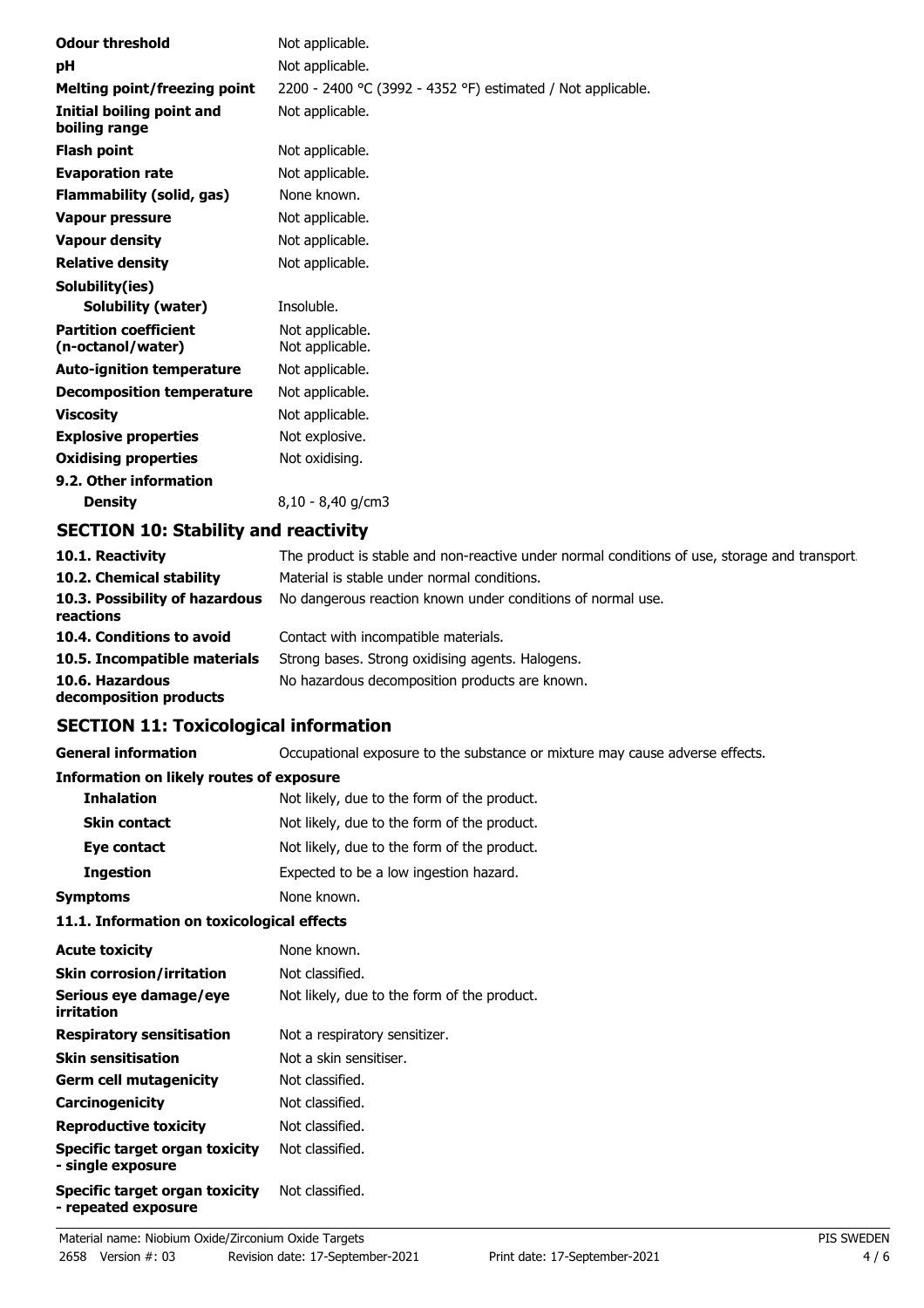| <b>Aspiration hazard</b>                       | Not an aspiration hazard.                                 |
|------------------------------------------------|-----------------------------------------------------------|
| Mixture versus substance<br><i>information</i> | No information available.                                 |
| <b>Other information</b>                       | This product has no known adverse effect on human health. |

## **SECTION 12: Ecological information**

| 12.1. Toxicity                                            | No toxicity data noted for the ingredient(s).                                                                                                                                              |
|-----------------------------------------------------------|--------------------------------------------------------------------------------------------------------------------------------------------------------------------------------------------|
| 12.2. Persistence and<br>degradability                    | No data is available on the degradability of this product.                                                                                                                                 |
| 12.3. Bioaccumulative<br>potential                        | No data available.                                                                                                                                                                         |
| <b>Partition coefficient</b><br>n-octanol/water (log Kow) | Not applicable.                                                                                                                                                                            |
| <b>Bioconcentration factor (BCF)</b>                      | Not available.                                                                                                                                                                             |
| 12.4. Mobility in soil                                    | No data available.                                                                                                                                                                         |
| 12.5. Results of PBT and<br><b>vPvB</b> assessment        | Not a PBT or vPvB substance or mixture.                                                                                                                                                    |
| 12.6. Other adverse effects                               | No other adverse environmental effects (e.g. ozone depletion, photochemical ozone creation<br>potential, endocrine disruption, global warming potential) are expected from this component. |

## **SECTION 13: Disposal considerations**

#### **13.1. Waste treatment methods**

| <b>Residual waste</b>                  | Dispose of in accordance with local regulations. Empty containers or liners may retain some product<br>residues. This material and its container must be disposed of in a safe manner (see: Disposal<br>instructions). |
|----------------------------------------|------------------------------------------------------------------------------------------------------------------------------------------------------------------------------------------------------------------------|
| Contaminated packaging                 | Empty containers should be taken to an approved waste handling site for recycling or disposal.                                                                                                                         |
| <b>EU waste code</b>                   | Not available.                                                                                                                                                                                                         |
| <b>Disposal</b><br>methods/information | Collect and reclaim or dispose in sealed containers at licensed waste disposal site.                                                                                                                                   |
| <b>Special precautions</b>             | Dispose in accordance with all applicable regulations.                                                                                                                                                                 |

## **SECTION 14: Transport information**

## **ADR**

14.1. - 14.6.: Not regulated as dangerous goods.

## **RID**

14.1. - 14.6.: Not regulated as dangerous goods.

# **ADN**

14.1. - 14.6.: Not regulated as dangerous goods.

#### **IATA**

14.1. - 14.6.: Not regulated as dangerous goods.

## **IMDG**

14.1. - 14.6.: Not regulated as dangerous goods.

## **SECTION 15: Regulatory information**

**15.1. Safety, health and environmental regulations/legislation specific for the substance or mixture**

## **EU regulations**

**Regulation (EC) No. 1005/2009 on substances that deplete the ozone layer, Annex I and II, as amended** Not listed.

**Regulation (EU) 2019/1021 On persistent organic pollutants (recast), as amended**

#### Not listed.

**Regulation (EU) No. 649/2012 concerning the export and import of dangerous chemicals, Annex I, Part 1 as amended**

Not listed.

**Regulation (EU) No. 649/2012 concerning the export and import of dangerous chemicals, Annex I, Part 2 as amended**

#### Not listed.

**Regulation (EU) No. 649/2012 concerning the export and import of dangerous chemicals, Annex I, Part 3 as amended**

Not listed.